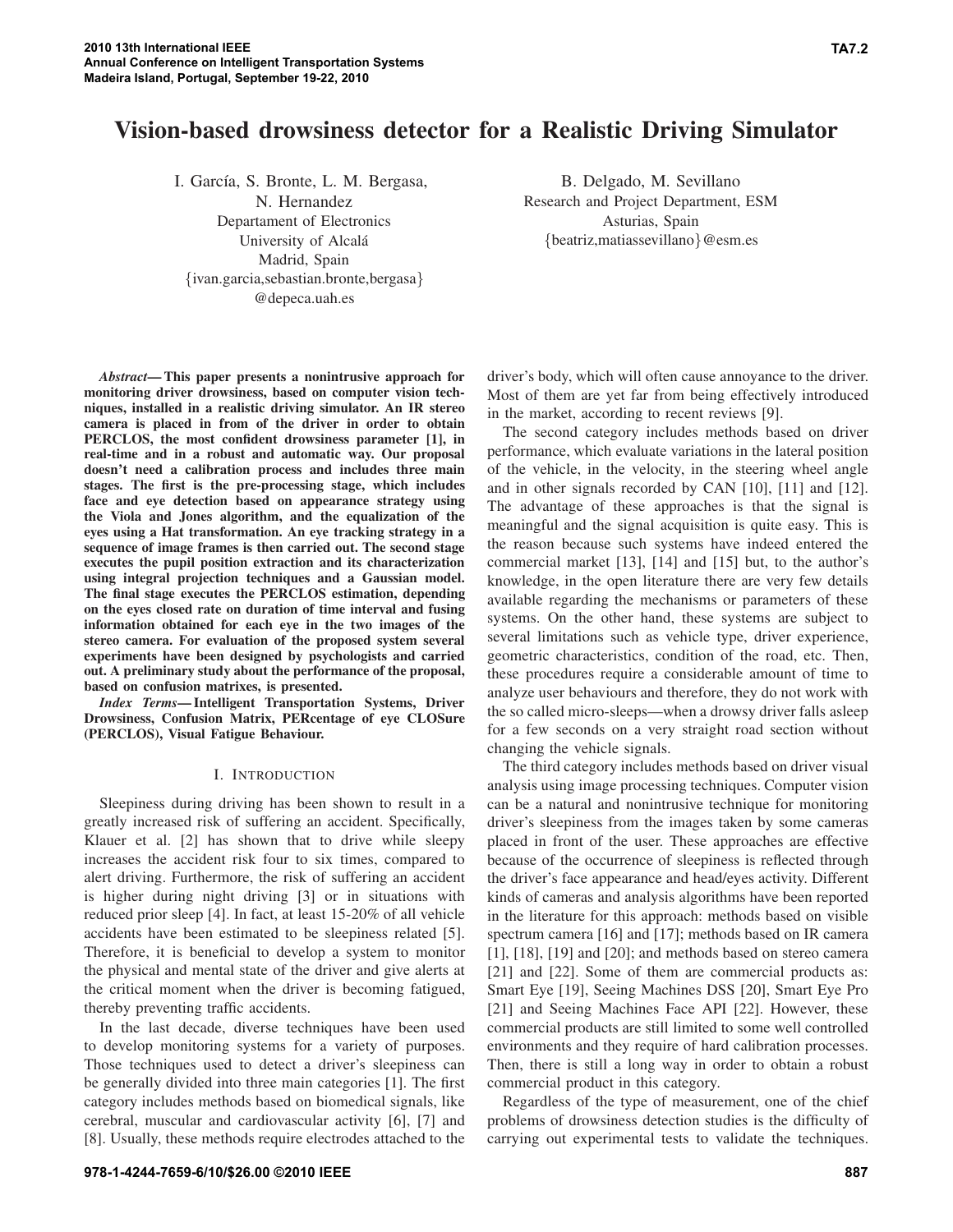These tests are often conducted in laboratory with driving simulators, because for safety reasons, road tests in real vehicles have strong limitations. Laboratory settings allow using controlled environments, in which drowsiness can be induced, and it is possible to use many measurement equipments that are difficult to integrate in real vehicles. However, the principal limitations of laboratory experiments are their lower realism and the risk of simulator sickness [23]. Another important problem, in both road and laboratory studies, is the alteration of the spontaneous behaviour of drivers: drowsiness in real driving is caused by a combination of the accumulated fatigue of the driver and the tiresomeness of a monotonous task, specially in familiar roads and vehicles. The unusual experience of participating in such an experiment, specially if there is an invasive instrumentation, or the "white coat effect" due to the presence of researchers, may hinder drowsiness; or on the contrary, the higher level of stimulation in real road conditions may reduce sleepiness [24]. This limits the efficacy of the experiments, since to validate the models of drowsiness detection, it is important to have a balanced and realistic quantity of records of users in both wakeful and drowsy periods.

This paper presents a nonintrusive approach for monitoring driver drowsiness, based on computer vision techniques, installed on a realistic driving simulator. An IR stereo camera is placed in front of the driver in order to obtain PERCLOS, the most confident drowsiness parameter [1], in real-time and in a robust and automatic way. Our proposal doesn't need a calibration process and includes techniques to overcome the typical problems of image processing algorithms as are: lighting conditions changes, user appearance and quick movements. For evaluation of the proposed system several experiments have been designed by psychologists and carried out with a twofold objective: (a) To gather a database of driving performance parameters, obtained from the simulator, and PERCLOS, from professional drivers in both wakeful and drowsy conditions, which may be successfully used to study the measurable changes related to fall of attention and drowsiness and accordantly to find patterns in those signals. And (b) to validate correlation between subjective sleepiness method used in this work as ground-truth, and PERCLOS objective measures obtained with our system.

In section II the simulator, the method used to study the fatigue and drowsiness in drivers and the generation of the ground truth signal are described. Also, in section III the algorithm used to detect the drowsiness or PERCLOS in drivers is explained. After that, results associated with one video sequence and its comparison with the ground truth is presented in IV. Finally in section V conclusions and future works are presented.

# II. EXPERIMENTS AND DATA COLLECTION

The purpose of this section is to show the characteristics of a realistic simulator and to explain the methodology carried out by psychologists in the analysis task to evaluate the drowsiness in professional drivers.

## *A. Realistic driving simulator*

Simulation methodologies applied to training and research in the field of road transport in Europe, have been proved to be both cost-effective and efficient. Simulation aims to give the driver an opportunity to immerse himself in his habitual workplace. The study employed the realistic generation highfidelity simulator, shown in Fig. 1, at the CEIT [25].



Fig. 1. Simulator

The truck simulator has a real truck cab, an instructor station, a rack of computers and a system of screens that cover 180 degrees of vision. The truck cab is an Iveco Stralis cab mounted on a Stewart platform 6GDL MOOG Company. The electronics in the cabin have been replaced by new electronics designed by CEIT. It has sensorised the steering wheel with switches, levers and pedals and changed the instrument panel by a virtual panel that allows configuration to measure the different aspects of information to be displayed to the driver. This is integrated into the cockpit of the simulator. The simulator has 3 scenarios (urban, interurban and mountain) with more than 250km of roads allow driving in adverse conditions rain or snow, and at different times of day or night. For the visualisation of the simulation a set of 3 screens with re-configurable positions cover a large area showing all angles of vision of drivers. Two further monitors act as mirrors to the truck. Thus, this simulator gives the researcher great flexibility to implement recording systems specifically designed to test the reactions and behaviour of professional drivers while they are driving [26].

Psychologists need the simulator to have installed specific systems to register the professional drivers behaviour. For this propose, the realistic simulator register driver and driving variables, wich the following systems:

- A stereo vision system based on active infrared lighting to record the driver's face.
- A recording system for the identification of parameters related to driving behaviour (vehicle speed, steeringwheel movement analysis, specific devices for the quan-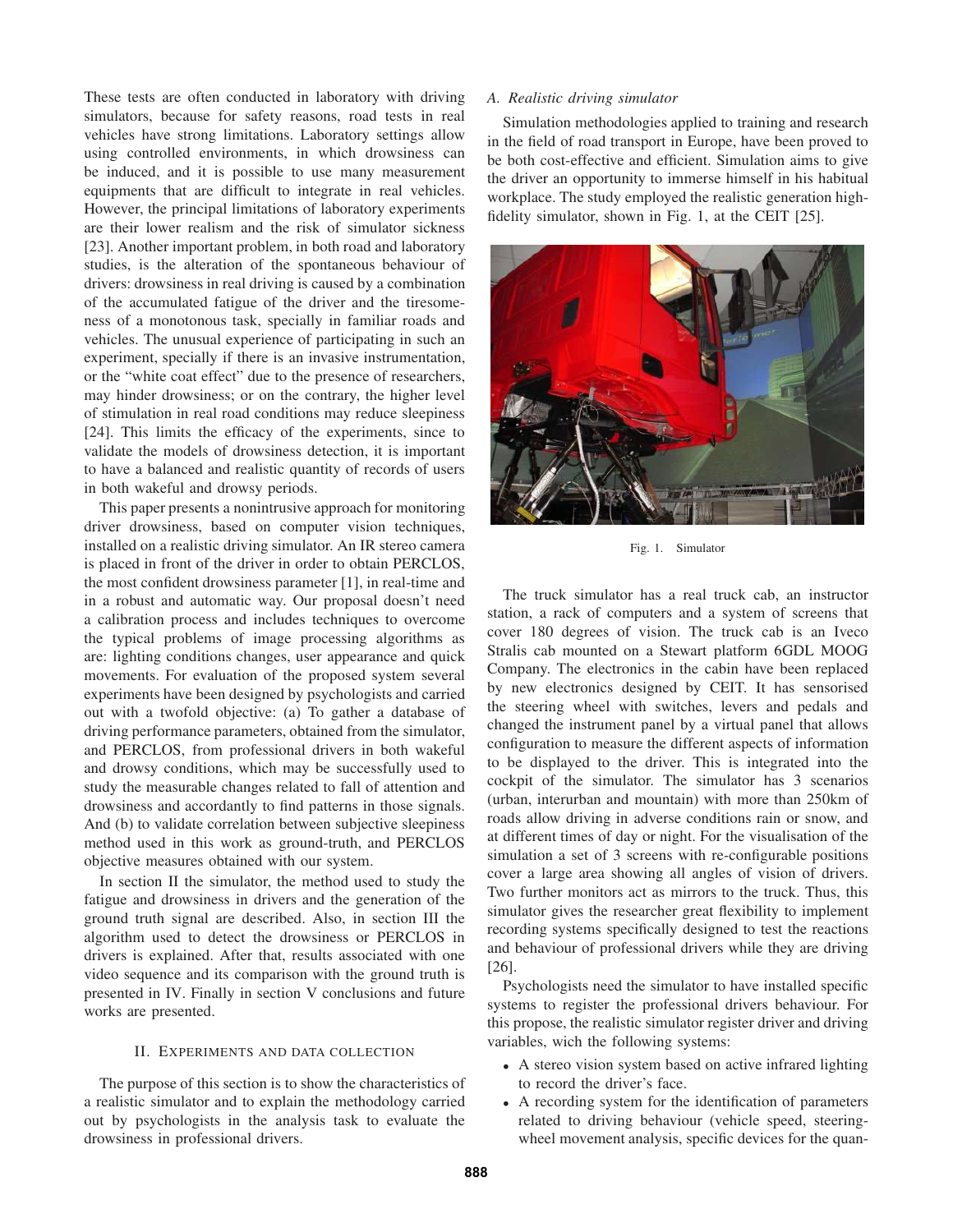tification of the driver's condition of alertness, etc.).

The driver drownsiness signal is accurate because wide experienced phycologist studied the registered variables.

The extreme driving conditions to which the drivers must be exposed make it so that, only through a full-immersion simulated environment, it is possible to develop the necessary technology for the identification, detection and warning of a state of drowsiness while driving.

# *B. Experimental protocol*

The main target of this experimental protocol is to recreate a suitable environment which would enable researchers to detect drowsiness during driving. A large amount of information about drowsiness detection studies and projects also has been gathered and, lastly, we have wide experience in extensive research into the professional driving field. The driving task has been suitably studied by experts in Human Factors. Their work allows formulating working hypothesis which become part of the wording of the different simulation exercises created with a view to developing and optimising detection systems of drowsiness [27].

The data were collected from a simulator study in which a total of 20 test subjects participated. The study was designed such that each test subject would carry out driving sessions during two different conditions: Either after having slept on a regular schedule (from 23:00 to 07:00, with allowance for one hour deviations from the schedule) for two nights prior to the day of the experiment, or after having slept only four hours during the night preceding the experiment, thus being partially sleep deprived. Each test subject carried out six driving sessions under each of the two conditions, spread over a 24-hour period. Each driving session lasted 60 minutes. The tests subjects that participated in the study were recruited from the Spanish national register of vehicle owners, by random selection (only private vehicle owners were included). They had to be frequent drivers, driving at least 5000 km a year, and not suffer from habitual sleep disturbances.

The problem of sleepiness detection has been usually treated as a binary classification problem. In this work we propose to use three classes in order to have a finer classification of the driver's state taking into account that the Karolinska Sleepiness Scale (KSS) [28] has 9 different levels. Then, to evaluate performance of our detector, the problem of sleepiness detection was cast as a three level classification problem, in which the data collected during a given period of time (60 seconds, here referred to as a driving period) was considered as having originated from an alert driver, a fatigued driver or a sleepy driver. The class assignment of the data from a given driving period was based on the subjective sleepiness estimation of three annotators. Taking the more repetitive estimations of the experts as ground truth signal, the objective of the detector was to classify correctly as many driving periods as possible. Experts were trained to estimate driver's levels of sleepiness in an off-line process analysing video sequences and driving signals performance obtained for each user during the driving sessions. The estimates were based on the KSS that ranges, in integer steps, from 1 (extremely alert) to 9 (very sleepy, fighting sleep). However, in order to simplify the evaluation and due to we have only three different categories in the classification, only three classes where required for the expert estimations (awake, fatigued, drownsiness). The Karolisca scale is closely related to EEG and behavioral variables, indicating a high validity in measuring sleepiness.

Experts can make off-line studies to determinate the driver drowsiness state every minute with the recoded driver and driving information and the proposal scale to evaluate the drowsiness. While subjective estimations of sleepiness are commonly used in studies on driver sleepiness, some researchers have also considered objective measures of sleepiness, in some cases also making comparisons with subjective measures. To use subjective estimations of sleepiness as ground truth is accepted for some authors but is rejected for some others, being an open point in this discipline. We have used this option because we don't want to disturb the spontaneous behaviour of drivers due to invasive instrumentation or the presence of experts in the test. Then, our proposal is to use subjective estimations obtained in an off-line process analysing video sequences and driving signals performance obtained for each user during the driving sessions. Additionally, one of our goals in this work is to analyse correlation between subjective estimations of experts and an objective measures as is PERCLOS.

# III. ALGORITHM FOR VISUAL-BASED DROWSINESS **DETECTION**

The main system architecture diagram is shown in Fig. 2. The input image, which is taken from an infrared sensitive camera and active illumination, corresponds to a driver face who can be affected by different states of drowsiness. The input image is processed to detect face and eyes applying Viola and Jones algorithm and a Kalman filter to smooth position variation. Once the eyes are detected, iris centre location algorithm is executed. It is based on *integral projections* and then a Gaussian model is correlated to obtain eye centre and opening. This last parameter will be used to measure PERCLOS. The PERCLOS is calculated in the two image supplied by the stereo camera system and then the mean of both values are evaluated. The comparison between PERCLOS signal obtained from the system and the ground truth generated by experts will show the accuracy of the drowsiness detection algorithm.

## *A. Face and Eye detection*

In this step eyes position will be located throughout the whole image sequence. In general, it is very complicated because of the different object colours, expressions, poses, relative sizes and very uneven illumination conditions.

From all the techniques that are related to pattern recognition, particularly in face and eye detection, Viola & Jones [29] detector is selected because while the driver face is in frontal orientation the Viola & Jones detection rate is very hight and robust the PERCLOS measure. When the face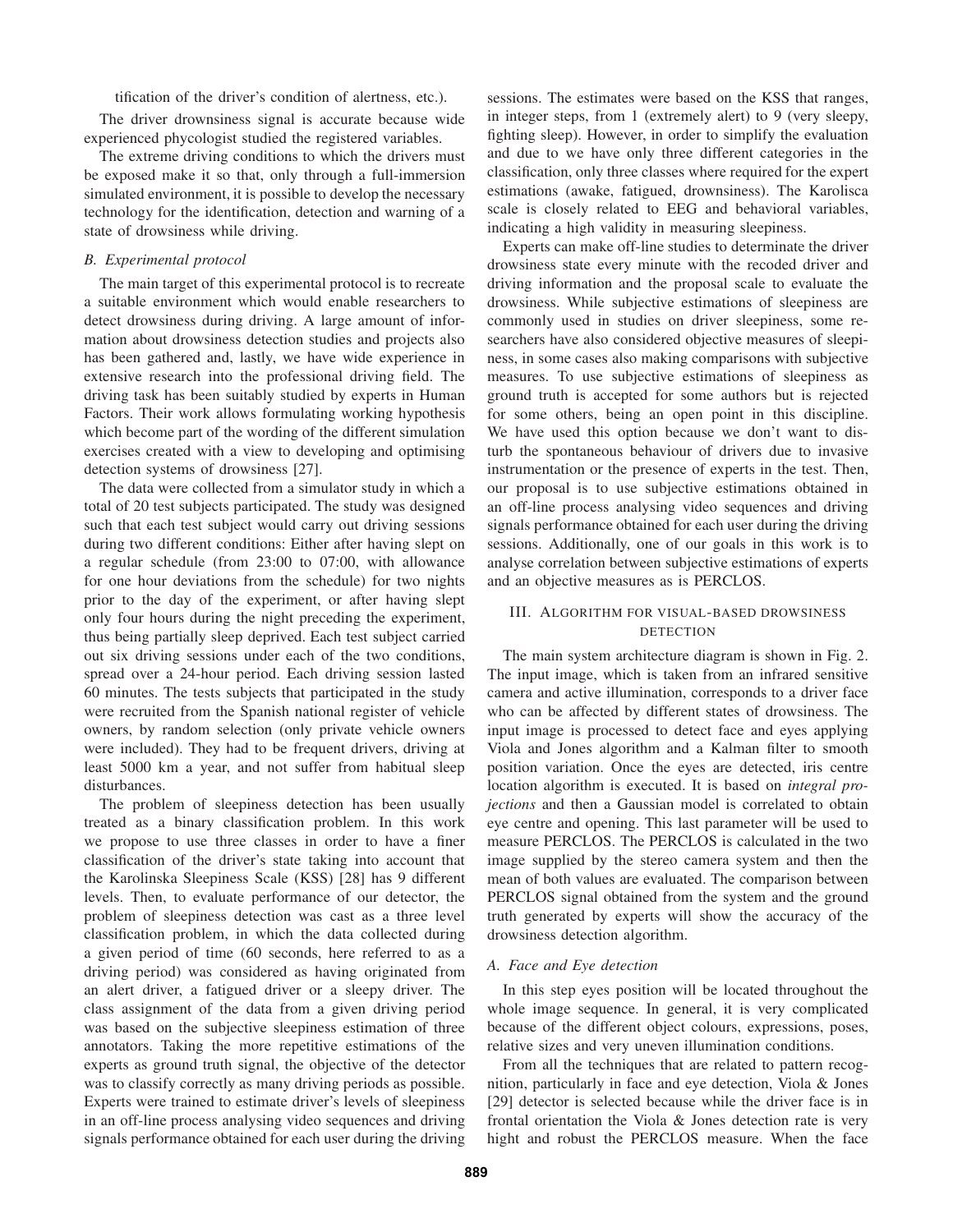

Fig. 2. General diagram

orientation is different the PERCLOS value is decremented. This statistical method does not need any kind of previous information from a concrete driver face. The information needed to perform an object detection is extracted from the training samples base.

This algorithm consist on a vector of Haar features extracted from input images which are the input of cascade classifiers. These are hierarchical classifiers put one after another one shorted by the importance of the features. The direct application of this algorithm over the whole image does not give good results. Because of that, eye search is made in two steps. The first step is to look for the face on the image, and once the area is found, eye detector is applied on it. Detection failures in consecutive images are fixed with a Kalman filter [18] per eye, and it keeps tracking with the prediction only for a few frames. The Kalman filter model is used to robustness the PERCLOS meausere in view of quick face movements.

Face and eyes' detection regions are shown in Fig. 3.



Fig. 3. Face and eyes detection

#### *B. Eye Image Preprocessing*

Once the region of interest is defined for each eye with Viola & Jones, a hat transformation is applied. This transformation consists of the subtraction from the original image to the image in which a closing operation is applied. This transformation erases most of the bright little parts

inside the eye and smoother images are obtained. To obtain more robustness against illumination variations, an uniform equalization is then used. In Fig. 4 three different images are shown. The first one is the original image detected by Viola and Jones, the second one is the result of the hat transformation, and the third one is the equalised image.



Fig. 4. (a) Original eye detection; (b) Hat transform; (c) Equalized image

Eye features can be easily analyzed in the equalized image than in the original one. The objetive of this stage is to improve the image quality to calculate the eyes height and width needed to detect driver drowsiness in a correct way and robustness to lighting condition changes.

## *C. Integral projections*

The concept of integral projection of an image assumes that vertical projection is the average of the pixels from each column, horizontal projection is the average of the pixels from each row. It could be also done for any angle, taking the average of the pixels in a specific direction.

Given an image *I* with dimensions *WxH* the integral projections (horizontal  $P_H$  and vertical  $P_V$ ) are defined by the following equations:

$$
P_H(y) = \frac{1}{W} \cdot \sum_{x=0}^{W-1} I(x, y); \forall y = 0, \dots, H-1 \quad (1)
$$

$$
P_V(x) = \frac{1}{H} \cdot \sum_{y=0}^{H-1} I(x, y); \forall x = 0, \dots, W - 1 \quad (2)
$$

The eye image has a circular gray level distribution due to the iris features. These caracteristics do that the projective integral in both axes has a Gaussian form with different mode, median and mean parameters. For this reasson a Gaussian model is used to evaluate the iris features.

#### *D. Gaussian model*

The Gaussian model is characterized by (3). This equation has two parameters that determines the typical open eye shape.

$$
f(x) = \frac{1}{\sqrt{2\pi\sigma^2}} e^{\frac{-(x-\mu)^2}{2\sigma^2}}
$$
 (3)

In Fig. 5 the results of applying integral projections to an eye are shown. The iris centre estimation is obtained convolving Gaussian functions with the projected arrays. The maximum obtained from the convolution with the Gaussian template corresponds with the most likely coordinate in which the iris centre can be found.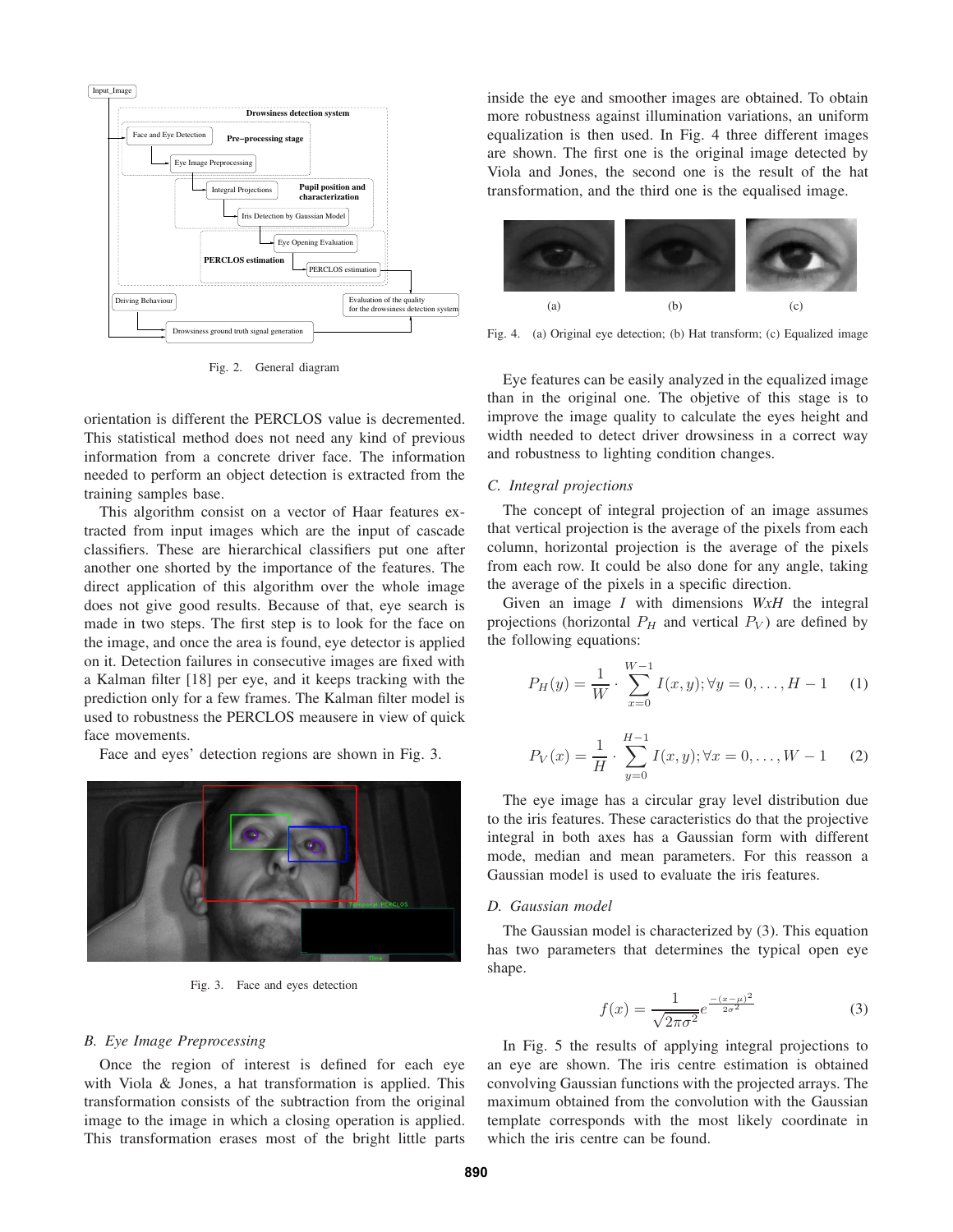Because some times this maximun does not correspond with the iris centre, an area near to this point is evaluated, measuring the mode and the median parameters. When density distributions are gaussian, unimodal, and reasonably asymmetric. To measure asymmetry, Pearson coefficient is calculated as follows in (4).

$$
A_p = \frac{median - mode}{standard \; deviation}
$$
 (4)

If the density distribution is symmetric, the following condition is satisfied:  $median = mode$  and  $A_p = 0$ . On the contrary, if there is an asymmetric function,  $A_p > 0$ . This is very important to assert if there is an eye or another dark object on the image. Experimentally projected functions are found to have quite symmetric shape, which means that the absolute value of the difference between median and the mode is not too high. As a consequence, a low threshold is the only value that is needed to know if the dark object present on the image is an eye or not. This assumption is valid for the most part of the candidates tested in different conditions. In Fig. 5.(a) an iris centre detection is shown, in Fig. 5.(b) represents a half closed eye and because it is located in the right corner of the eyebrow the detected point is classified as non-iris.



Fig. 5. Classification of iris and not iris

When driver's head is turned and the algorithm does not detect any iris the PERCLOS decreases due to this is a clue that the driver is awake.

# *E. Eye opening evaluation*

Only when the algorithm detects an eye on the image, the eye opening is calculated. The eye opening or the iris height is evaluated measuring the standard deviation of the Gaussian that characterises the eye. In Fig. 6.a this concept is showed. To evaluate the eye opening percentage, a previous calibration process is needed. The calibration process is automatically made during the first 10 seconds of the exercise. The driver has to look to the road, when he is awake, in a relaxed position and the algorithm calculates the eye opening value.

With this value is possible to evaluate the instantaneous percentage of eye opening from the ratio between the iris height in the current frame and the one obtained in the

calibration process. The eye opening percentage is used by the next process, which evaluate the PECLOS value. In Fig. 6.b the obtained results are shown.



Fig. 6. Sample of aspect-ratio of the eye opening

# *F. Drowsiness parameters estimation*

PERCLOS [30] is one of the most representative parameters when driver drowsiness is measured [31]. It shows how open and how long the eyes are opened computing the average in a temporal window, whose duration is commonly accepted to be 20 seconds.

To make this measurement more accurate, it is necessary to distinguish between blink and PERCLOS. Blinking time have to be removed from the accumulator to get better estimations. A state machine is designed to do that. The states are the following: open eye, blink eye and perclos eye . Transitions between states are shown in Fig. 7.



Less than typical blink duration

Fig. 7. State machine diagram of PERCLOS measurement

If eye opening is under a threshold, which is typically under the 80%, it is assumed that the eye is closing and the next state will be *blink eye*. If it rise, the next state will be *open eye*. On the contrary if eye opening go under 20% , two different cases can happen depending on the duration that the system keeps in this state. If duration is less than 3 frames there is no change, but else the state changes to *perclos eye* when the duration is more than 3 frames under the 80%.

Fig. 8 shows a temporal representation of the eye opening process. The PERCLOS calculates the variation of the eye opening during 20 seconds. 22 frames are showed in the figure. For each frame the eye is in a determined state. When the state machine is in the PERCLOS state the frame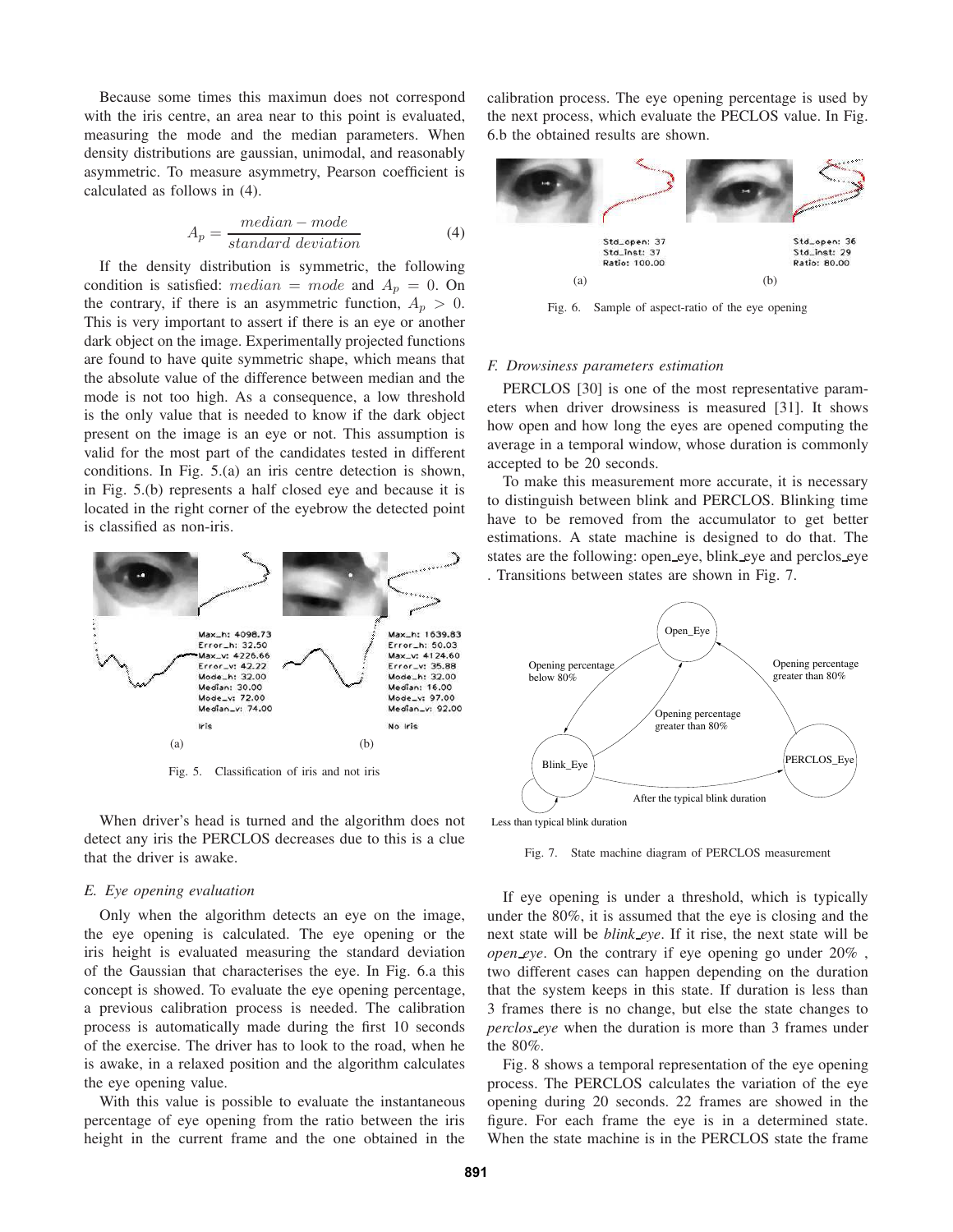is marked with one and when the state is different to the PERCLOS the frame is marked with zero. This is shown on the *PERCLOS evaluation windows* in the Fig. 8. The average of the samples included in a temporal window of 20 seconds gives the PERCLOS value.



Fig. 8. Temporal tendency of eyes opening

PERCLOS is calculated in the two image supplied by the stereo system and then the mean of both values is taken as output value.

## IV. EXPERIMENTAL RESULTS

The results presented here are included within the CAB-INTEC project. The study was done with 20 users and the results obtained from one of them are shown. The scenario for this test has the following characteristics: a deprived user of sleeping and a duration about 85 minutes. The ground truth signal is assessed off-line by experts and it is used to evaluate PERCLOS signal accurately. Ground truth signal is shown at the top of Fig. 9. It is discretized into three levels: an initial *awake* level which is represented by 0, a second *fatigue* level which is represented by *1* and a third *drowsiness* level which is represented by *2*.

PERCLOS is evaluated at a frequency of 30 times per second, recording about 144,000 PERCLOS measures throughout the test. Due to the ground truth signal is build every minute, the PERCLOS signal is decimated at a frequency of 1Hz to compare both signals. The decimation is calculated using the average of the instantaneous values over a period of one minute. Once the PERCLOS value is calculated at this frequency, the signal is discretized into three levels, placing a threshold at 15% as the limit between wake and fatigue, and a threshold of 23% for the limit between fatigue and sleepiness, as shown in the graph below in Fig. 9. Once these thresholds are calculated under supervision by expert psychologists, the three-phases state system is obtained, as shown in the central graph of Fig. 9.

Due to the classifier is not binary, the typical ROC curves cannot be used. Paterl and Markey [32] proposed a method for the goodness of classifiers which have N different classes. In this case the **confusion matrix** will have  $N^*(N-1)$ elements and it is shown in the table I.

Where  $Awake(0) \rightarrow Drow(2)$  is the percentage of Awake $(0)$  states that have been classified as  $Drow(2)$  ones.

The confusion matrix is calculated from the comparison between the ground truth and PERCLOS. Table II depicts the



Fig. 9. Ground truth vs PERCLOS

#### TABLE I

CONFUSION MATRIX

|                  | $A wake_{CT}(0)$                          | $Fat_{GT}(1)$                 | $Drow_{CT}(2)$                                      |
|------------------|-------------------------------------------|-------------------------------|-----------------------------------------------------|
| $Awake_{def}(0)$ | $Awake(0) \rightarrow Awake(0)$           | $Fat(1) \rightarrow Awake(0)$ | $Draw(2) \rightarrow Have(0)$                       |
| $Fat_{det}(1)$   | $Awake(0) \rightarrow Fat(1)$             | $Fat(1) \rightarrow Fat(1)$   | $Draw(2) \rightarrow Fat(1)$                        |
| $Drow_{det}(2)$  | $\overline{Awake(0)} \rightarrow Drow(2)$ | $Fat(1) \rightarrow Drow(2)$  | $\overline{Draw(2)} \rightarrow \overline{Draw(2)}$ |

confusion matrix obtained for one driver that present several drowsiness states.

TABLE II CONFUSION MATRIX

|                  | $A wake_{GT}(0)$ | $Fat_{GT}(1)$ | $Drow_{GT}(2)$ |
|------------------|------------------|---------------|----------------|
| $Awake_{det}(0)$ | 0.8235           | 0.2083        |                |
| $Fat_{det}$      | .1765            | 0.5833        | 0.2619         |
| $Drow_{det}(2)$  |                  |               |                |

Once the confusion matrix is obtained an equilateral polygon of N\*(N-1) edges, percentages of bad classified results from the confusion matrix are represented on a radial graphic. In this case the shape will be a hexagon like the one shown in Fig. 10, which corresponds to the confusion matrix from table II.

The dark grey hexagon represents the random classification. The random classifier hexagon would have an inner hexagon if the clasification is good. The less area the hexagon has, the greater the specificity is and the better classifier is obtained. As it can be seen, the randon classification hexagon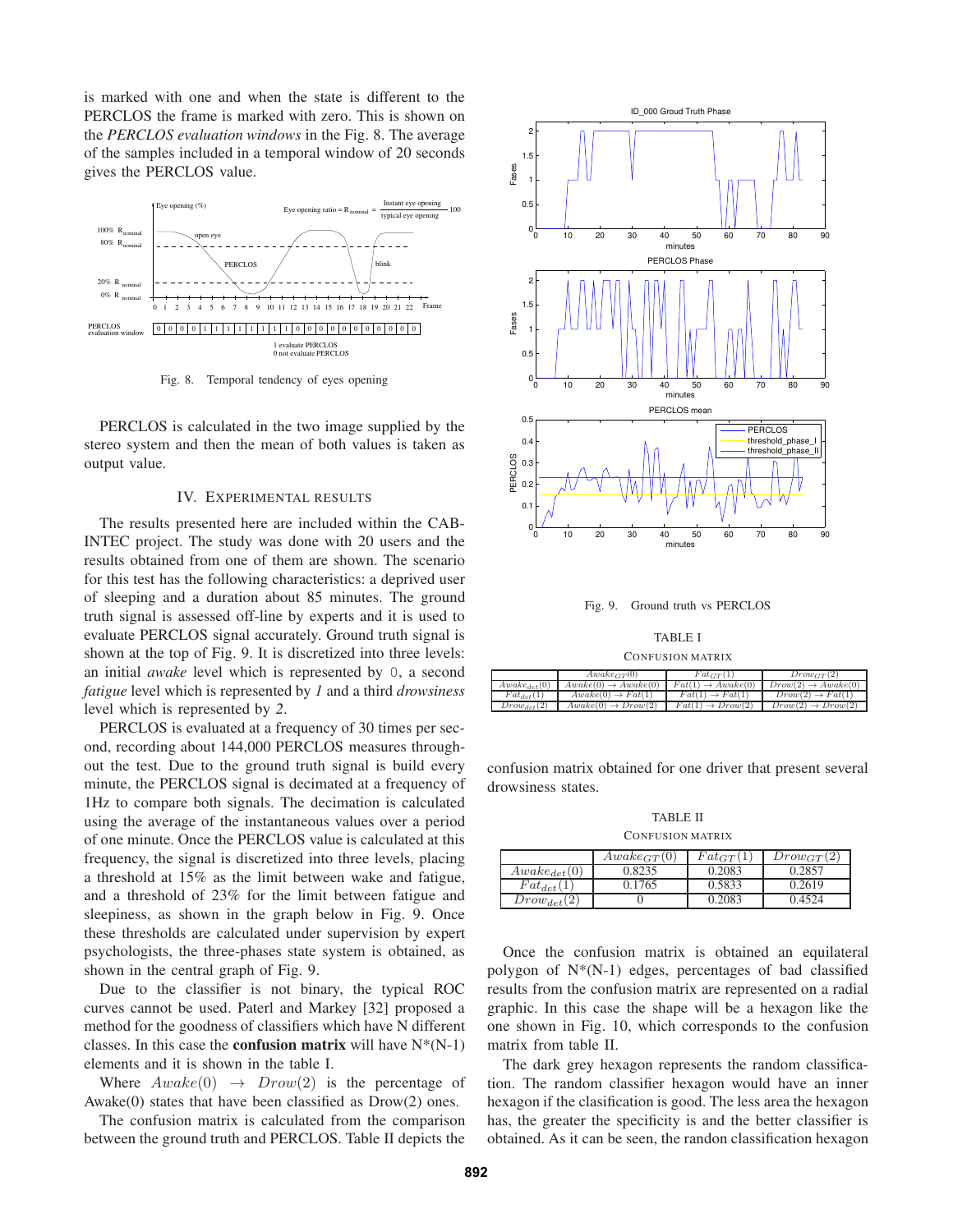

Fig. 10. Bad classification hexagon

contains the classifier hexagon, and it has a lower area than the random one.

Similarly, Fig. 11 represents a correct classification triangle, which corresponds with the confusion matrix from table II.



Fig. 11. Correct classification triangle

The dark grey triangle represents the random classifier. The random classifier triangle would have an outner triangle if the clasification is good. The greater area the triangle has, the greater the sensitivity is and the better classifier is obtained. It can be appreciated that the correct classification triangle contains the random classification triangle, and it has a greater area than the random one. The numeric resuls, in this concrete user, are 83% of awake state recall rate, 58% on fatigue state and 45% on drowsiness state.

In general, the mean results obtain by all users are 83.5% of awake state recall rate, 57% on fatigue state and 46% on drowsiness state. These results are similar to the user results showed.

#### V. CONCLUSIONS AND FUTURE WORKS

This paper presents a non intrusive approach for monitoring driver drowsiness, based on computer vision techniques, installed in a realistic driving simulator.

The proposed drowsiness detection method has demonstrated to be valid, showing an 85% of awake state recall rate considering only PERCLOS.

The computer vision and the Gaussian model method does not need fixed threshold to determine the eye opening. However the PERCLOS signal assessment needs a nominal or fixed eye opening threshold value. This nominal value is dependent on the constraints of the driver's eye and it is calculated in an initial automatic process.

The discrete drowsiness signal with three levels (awake, fatigue and drowsiness) resulting to the continuous PERC-LOS signal is assessmented supervising the continuous PER-CLOS signal with the users recorded videos in off-line mode. The annotators generate two thresholds that discretized the continuous signal in three levels. In future works, these two thresholds could be assessment with data analysis techniques and will be evaluated automatically. Introducing a neural classifier based on the first measures would be interesting to particularize it for each user.

Generate a ground truth drowsiness driver signal by expert psychologists is important to evaluate the recall rate of any method related with drowsiness detection.

The results shown in this paper are related to the described simulator. A good way to measure how robust is the algorithm presented is to apply it in outdoors conditions.

If a camera is removed, the system will be less expensive but will decrease the measure accuracy. The data fusion of the following parameters: PERCLOS, blink frequency, fixed gaze, lane deviation and amplitude of wheel turns are needed to increase the measure accuracy.

#### VI. ACKNOWLEDGMENTS

This work has been financed with funds from the Ministerio de Ciencia e Innovación through the project DRIVER-ALERT (TRA2008 - 03600), as well as from the project CABINTEC (PSE-370000-2009-12).

## **REFERENCES**

- [1] L. M. Bergasa, J. Nuevo, M. Á. Sotelo, R. Barea, and M. E. L. Guillén, "Real-time system for monitoring driver vigilance," *IEEE Transactions on Intelligent Transportation Systems*, vol. 7, no. 1, pp. 63–77, 2006.
- [2] S. G. Klauer, T. A. Dingus, V. L. Neale, , and J. D. Sudweeks, "The impact of driver inattention on near-crash/crash risk: An analysis using the 100-car naturalistic driving study data," *National Highway Traffic Safety Administration, DC, DOT HS*, vol. 810, 2006.
- [3] T. Akerstedt, G. Kecklund, and L. Hörte, "Night driving, season, and the risk of highway accidents." *Slee*, vol. 24, pp. 401–406, 2001.
- [4] J. Connor, R. Norton, S. Ameratunga, E. Robinson, I. Civil, R. Dunn, J. Bailey, and R. Jackson, "Driver sleepiness and risk of serious injury to car occupants: Population based control study." *British Medical Journal*, vol. 324, pp. 1125–1129, 2002.
- [5] J. Horne and L. Reyner, "Vehicle accidents related to sleep: A review." *Occupational and Environmental Medicine*, vol. 56, pp. 189–294, 1999.
- [6] T. Oron-Gilad, A. Ronen, and D. Shinar, "Alertness maintaining tasks (amts) while driving," *Accident Analysis & Prevention*, vol. 40, no. 3, pp. 851–860, May 2008.